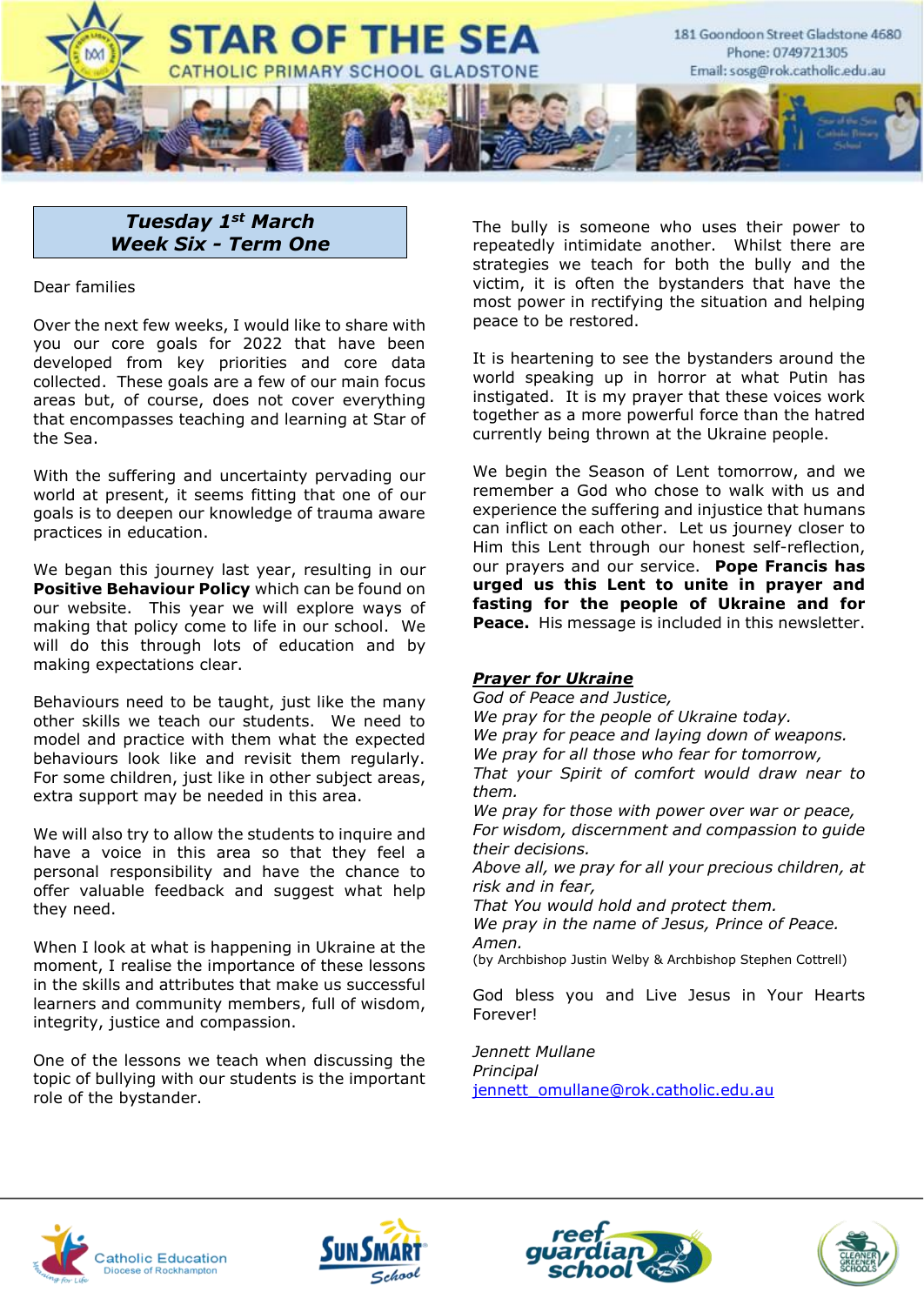# *From our APRE*



I really couldn't say this any better – **A reflection from Sr Kym Harris osb.** It puts things into perspective for us.

#### Backburning in Lent

Last week, I visited the beautiful place where I spent my teens. It is the small township of Helensburgh and is surrounded by bush - Royal National Park, Water Board and Coal Board land. I was horrified. Last winter less than a third of the planned burn offs were done. It has rained continuously since October and the bush is like a solid brick wall closing in around the town, along the roads, towering above. Backburning has to be taken seriously, very seriously this winter, or we will have yet another day named with the word Black in front of it. It is an almost formidable job ahead but the consequences, if it is not faced, will be dire. Properties and possibly homes will be lost.

There is a lesson here for our own lives. We too have aspects of our lives that get out of control unless they are regularly disciplined. Traditionally, the Church has called them to 'passions'. These are not necessarily bad – just out of control. We easily recognise overeating but what about all the other things we do too much of. Are we too lazy, too angry, too critical? Do we drink too much, spend too much time on media? The list could go on, but you know what is out of whack in your life, as I do in mine. You know what undermines your ability to love those around you, to love yourself and to love God.

Lent, which begins this week, is the time the Church invites us to face ourselves and confront our sins, to really consider what undermines our living life to the full. This is not like New Year's Day, when we make good resolutions. This is when we really face the weakness that destabilises us, and as we do, we discover just how weak and broken we are. Where this differs from the nice New Year's resolution is that we have Jesus by our side. He wants to help us cut back what could

destroy us, wants to help us burn away the rubbish so that we can flourish in love. During this week, take time to think of one 'passion' that is distorting your life, and ask God for the wisdom and strength to face it this Lent.

*Loving Jesus, in this time of Lent, give me the strength and wisdom of your Good Spirit to really look at myself and confront what is out of balance in my life. Let me live so that I can truly love my family and friends. I ask this in your name, knowing you will hear me.*

Sr Kym Harris osb

Classes will promote Project Compassion this week as we begin our campaign. At no point do we **expect** students to bring an amount of money in for the missions. One way we promote helping others during this season of Lent is to think about a regular treat we might enjoy – an iceblock from tuckshop, happy meal, ice-cream sundae; and go without the treat and instead, putting that money in the classroom mission box.

Year Four students will give us a weekly update of money collected for the missions at Star of the Sea – thank you for your generosity.



**What we do today will make a difference for people in the future.**

*Kellie Richardson*

*Assistant Principal: Religious Education [Kellie\\_richardson@rok.catholic.edu.au](mailto:Kellie_richardson@rok.catholic.edu.au)*

# **THANK YOU FOR YOUR SUPPORT**

Thanks to your generosity our Free Dress Day on Friday raised **\$441.60** to go towards the Tonga Volcano Appeal.

Our community never ceases to amaze me with their generosity – you are all wonderful.

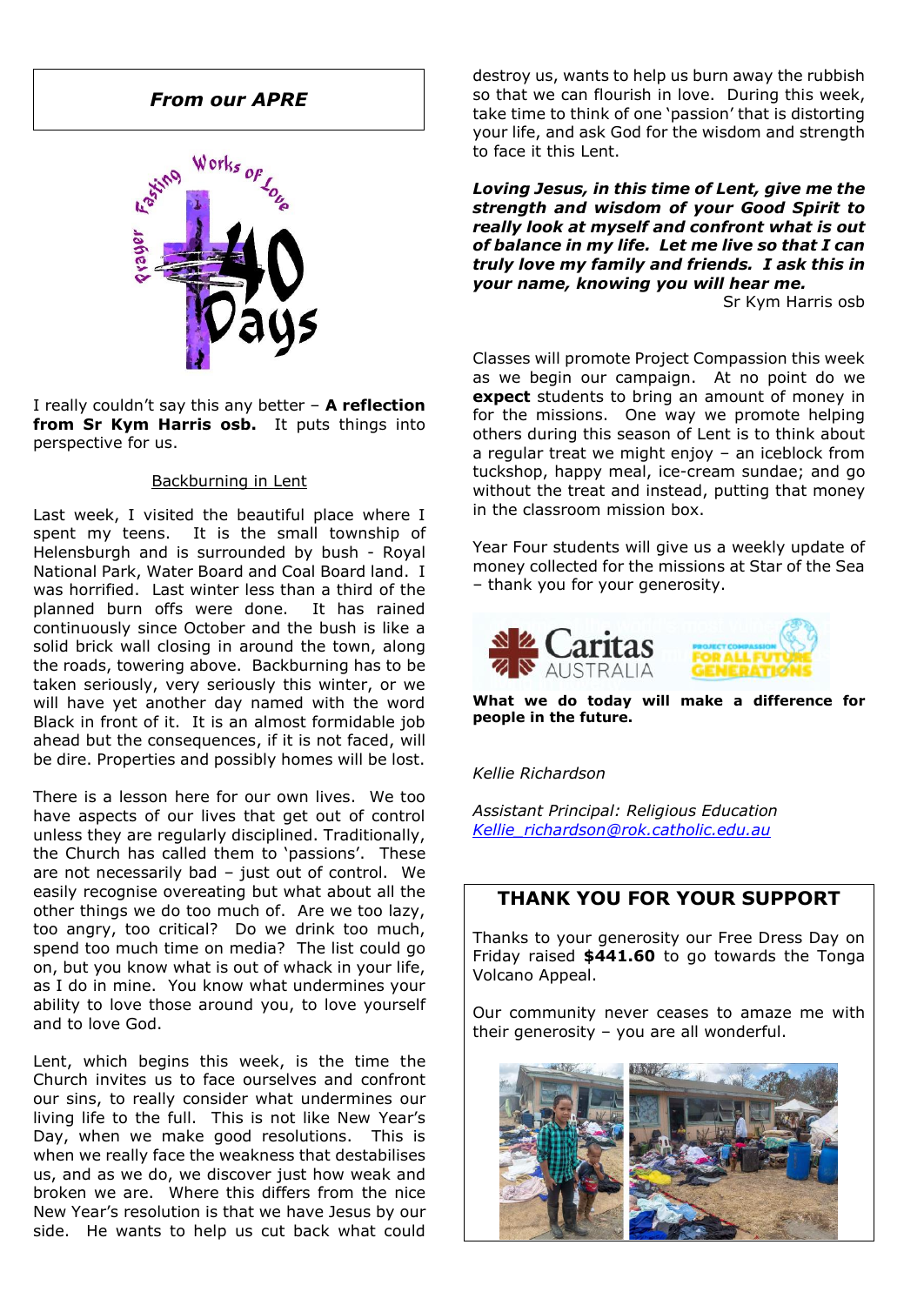

*Inspired by the Queensland floods, Flood is a moving and sensitive story of a natural disaster as seen through the honest eyes of a cattle dog that has been separated from his family. The floodwater mercilessly rips through the towns, and finally recedes, leaving a devastating widespread path of destruction.*

*But from the ruins, courage and kindness emerge. A tiny tugboat heroically guides a wayward boardwalk out to sea; rescuers pluck friends and strangers from the dangerous waters; communities gather, providing aid, shelter, comfort and — above all — hope. (Jackie French – Author)*

Two weeks ago, I read the book mentioned above to my Year 4 class. This book was used as part of my Spelling Project for this term, we looked at past tense verbs. We focused on how this flood was in the past and the book was written as a tribute to those who were affected and to those who helped clean up and re-build.

The class and I then used the iPad to look at some of the footage of the Brisbane Floods in 2011. It is hard to believe that the South East of Queensland, particularly Gympie and Brisbane are now in the exact same situation, if not worse. The footage on the news seems like history has repeated.

Many of you may have family and friends dealing with the flood and I hope they are ok. My thoughts and prayers are with all who are affected by this terrible situation.

# **LOOK CLOSELY AT THIS PHOTO!!**



It is our Year 6 student Bonnie Auld!!!

Bonnie has been rehearsing for months and will soon be on the stage performing in the Charlie and the Chocolate Factory Combined Schools Musical.

The Gladstone Regional Council has added two Sunday Matinee performances, for the Charlie and Chocolate Factory Combined Schools Musical. Sunday the  $13<sup>th</sup>$  March and Sunday the  $20<sup>th</sup>$  March @ 11am.

You can either book tickets:

- online through the webpage: [https://gladstoneentertainment.com/event](https://protect-au.mimecast.com/s/z_0cCRON5qH5DGWpu9cHrW?domain=gladstoneentertainment.com/) [/charlie-the-chocolate-factory/](https://protect-au.mimecast.com/s/z_0cCRON5qH5DGWpu9cHrW?domain=gladstoneentertainment.com/)
- over the phone 49722822
- in person at GECC Box Office

Bonnie is part of the Nut Room Slinger's group and the Reporter's Crowd. She would love to see her Star of the Sea school mates at one of the Matinee performances.

Have a good week everyone.

*Anthony King Assistant Principal: Curriculum*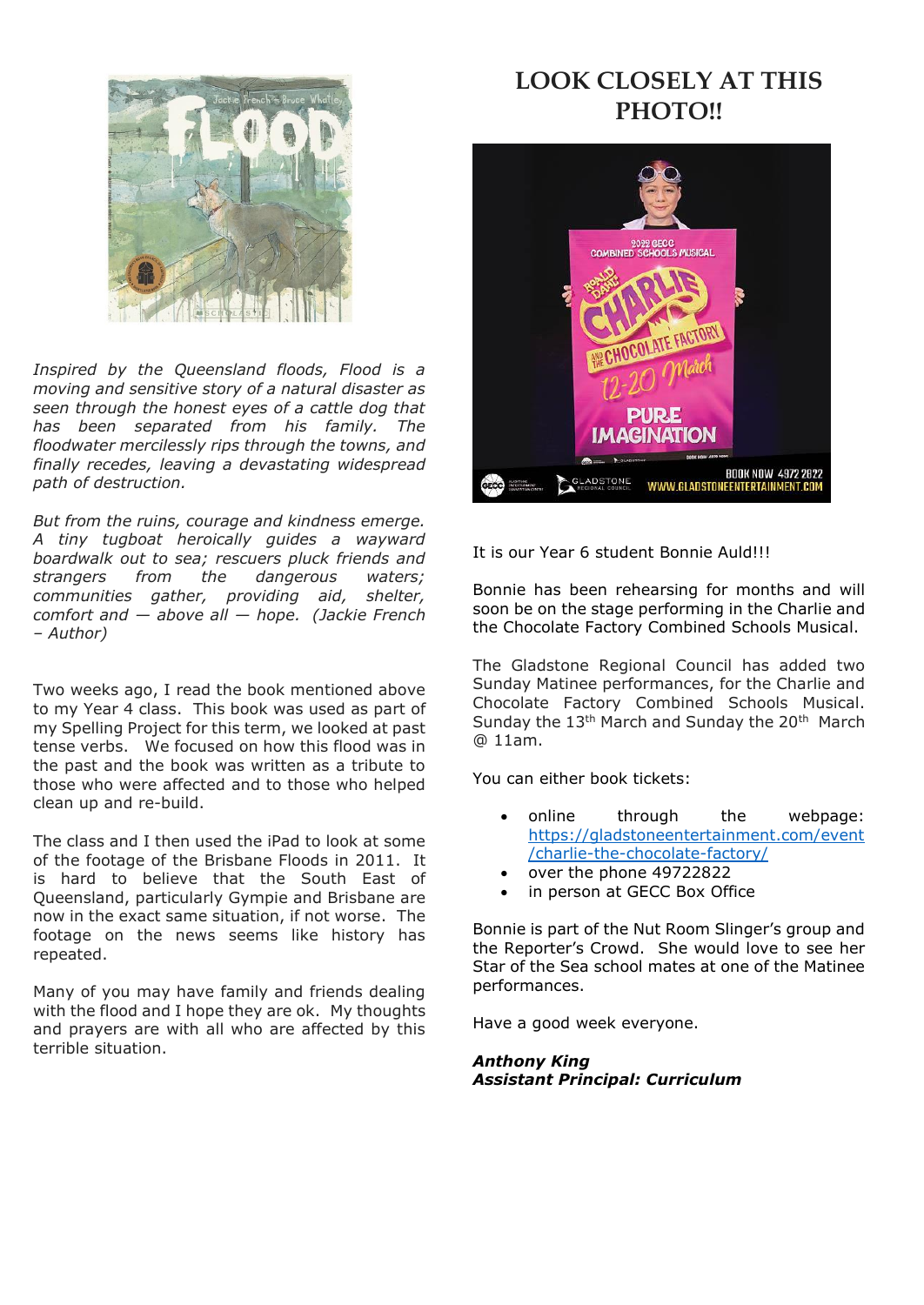- We pray for those who suffer the fear and injustice of war: May those with power have their hearts moved to peace so as to make decisions that support it.
- We pray for all those affected by the floods in Qld and NSW: May they receive the support and the strength they need to recover from this tragedy.
- We pray for those members of our school community who are battling sickness and suffering in their life: May they find healing and comfort.
- We pray for all affected by the COVID-19 pandemic in any way: May they not lose sight of the virtues of hope and endurance.
- We pray for those who have died, including Lois Richardson, mother of Brad, mother-in-law to Kellie (APRE) and grandma to Benn, Luke and Kasi (past students): May they rest in the peace and joy of Heaven and may their loved ones be comforted in their grief.



# *IN OUR PRAYERS AN APPEAL FROM POPE FRANCIS*



*Make Ash Wednesday (2nd March 2022) a Day of Prayer for Ukraine.*

Pope Francis has made an urgent appeal to all of us to reach out for peace through prayer and fasting this Wednesday…

*"My heart aches greatly at the worsening situation in Ukraine. Despite the diplomatic efforts of the last few weeks, increasingly alarming scenarios are opening up.*

*Like me, many people all over the world are feeling anguish and concern. Once again, the peace of all is threatened by partisan interests. I would like to appeal to those with political responsibility to examine their consciences seriously before God, who is the God of peace and not of war; who is the Father of all, not just of some, who wants us to be brothers and not enemies. I pray that all the parties involved refrain from any action that would cause even more suffering to the people, destabilizing coexistence between nations and bringing international law into disrepute.*

*And now I would like to appeal to everyone, believers and non-believers alike. Jesus taught us that the diabolical senselessness of violence is answered with God's weapons, with prayer and fasting. I invite everyone to make next 2 March, Ash Wednesday, a Day of Fasting for Peace. I encourage believers in a special way to dedicate themselves intensely to prayer and fasting on that day. May the Queen of Peace preserve the world from the madness of war."*

Pray for Peace in Ukraine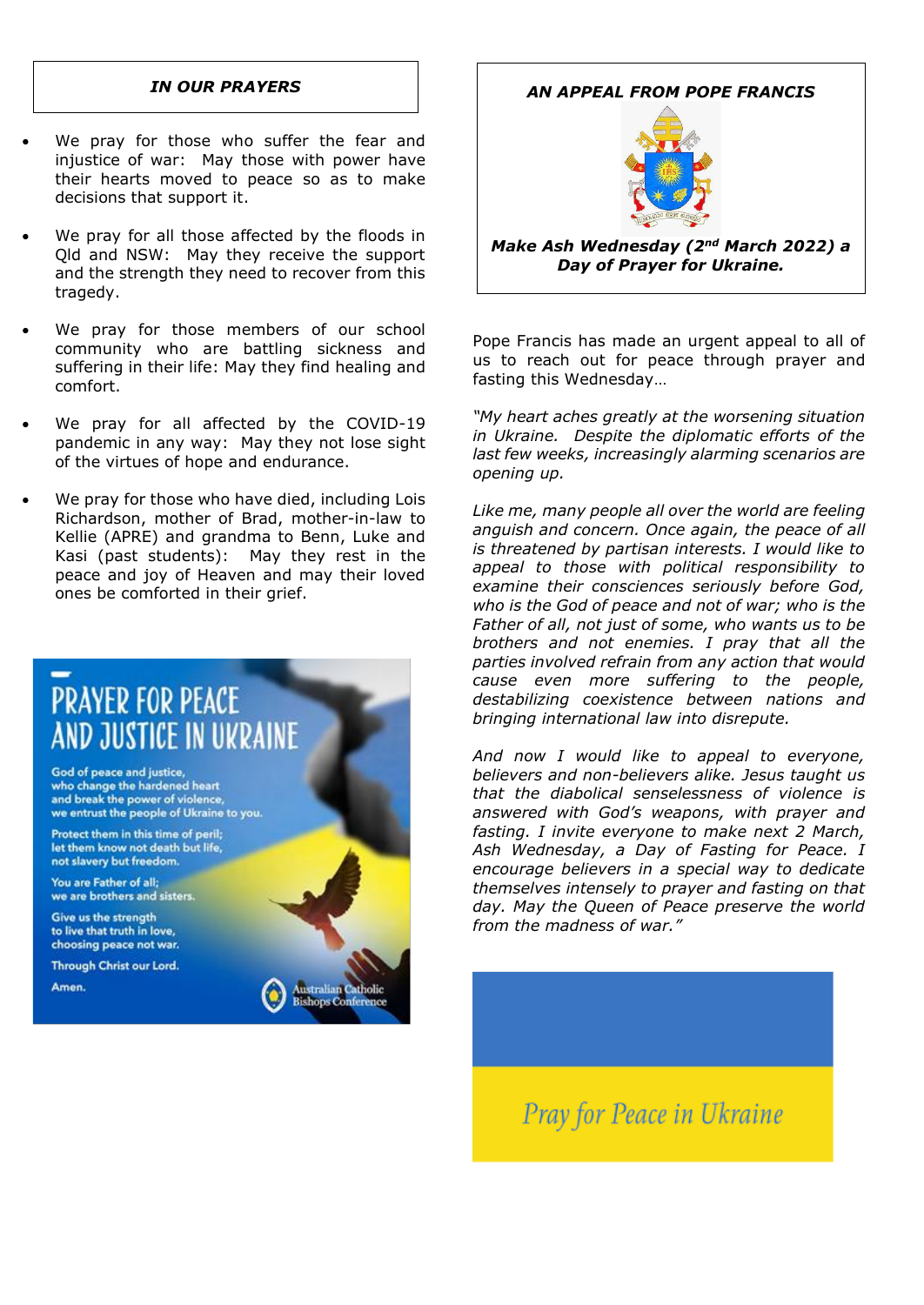*Star of the Sea School Board Information Evening*



*Have you ever wondered about what our School Board does or why it exists?*

*We would love you to join us on Tuesday 15 March at 5:30pm in the Staffroom (via the ramp at the end of the car park).*

*This is just an information evening with no expectations for membership.* 

*P & F MEETING NEXT TUESDAY 8th March 6:30PM*



*Looking forward to seeing you all next week at our P and F Meeting.*

*With the restrictions lifted next week we can meet on site in the staffroom (accessed via the car ramp at the end of the car park). Please only attend if you are well.*

*The first of our Volunteer Inductions will begin at 6pm.* 

# *DATE CLAIMER*

*2022 CROSS COUNTRY*

# *THURSDAY 31 MARCH @ BLAIN PARK 9am - 11am*

*Our whole school Cross Country event will take place on the last Thursday of this term.*

*Students from Prep to Year 6 will travel to and from the event by bus with our Year 6's starting the first run of the day at approximately 9am.*

*Please email or contact the school office if you are available to assist on the day [\(sosg@rok.catholic.edu.au\)](mailto:sosg@rok.catholic.edu.au).*

 *Volunteers will need to be fully vaccinated and have completed a 2022 Volunteer Induction.*

*More details will be sent home soon.*

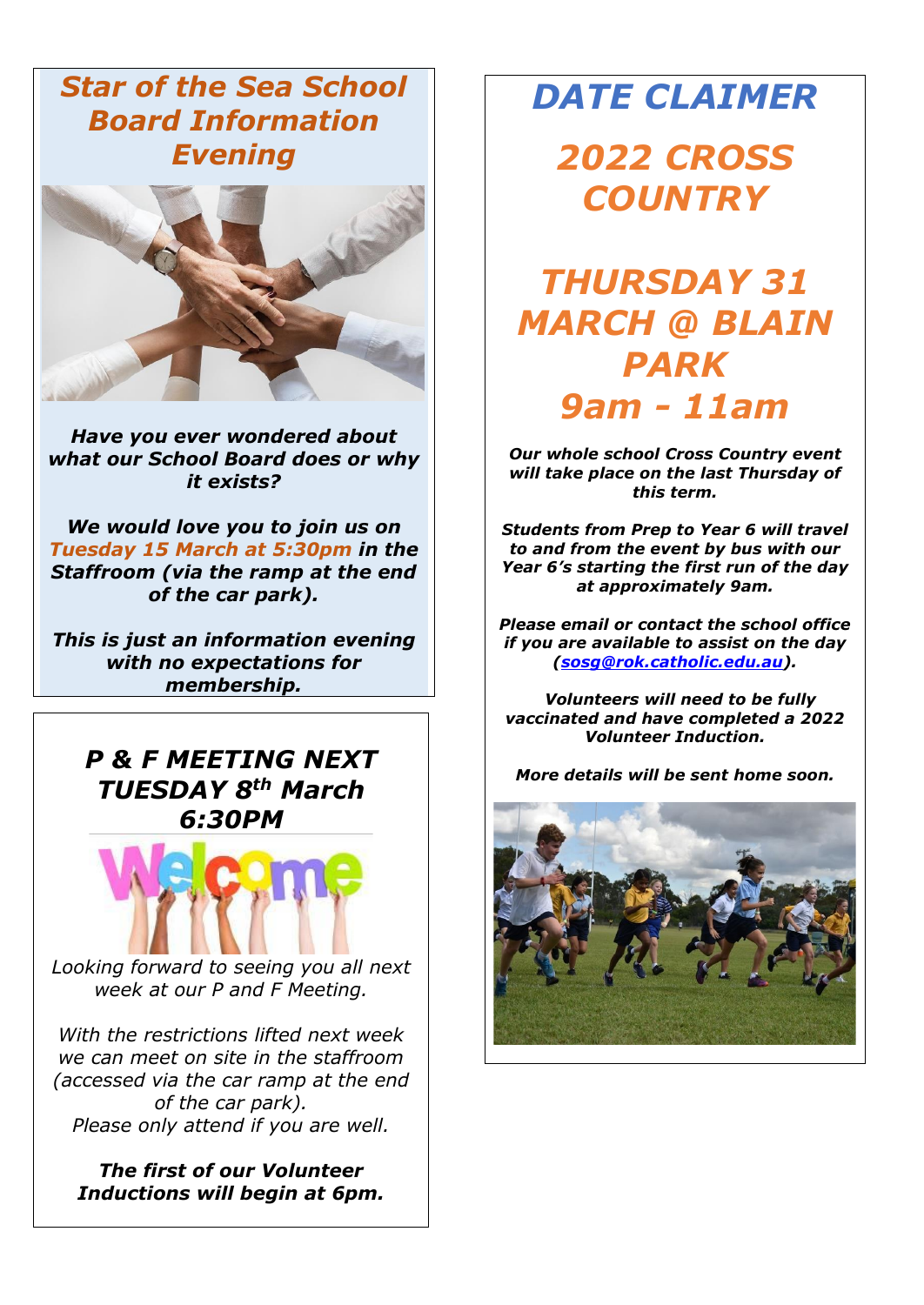# *ARE YOU PLANNING ON HELPING IN THE CLASSROOM OR AT SCHOOL EVENTS SUCH AS SWIMMING CARNIVALS AND CROSS COUNTRY?*

*You will need to join us for a Volunteer Induction first please!*



*These inductions do not take long but serve a very important purpose in helping us to provide a safe and supportive environment for your child. Please join us in the staff room for one of the following sessions:*

- *Tuesday 8 March @ 6pm (Before P&F Meeting)*
- *Friday 11 March @ 8:45am (after Assembly)*
- *Monday 14 March @2:30pm*
- *Tuesday 15 March @ 5:15pm (Before Board Inservice)*



**Please note that volunteers will need to be fully vaccinated to assist us in this way.**

If you cannot make one of the induction times, you are allowed to sit in the office waiting area and read through the relevant paperwork, signing our register when finished.

Please only attend if you are well.

# *WHEN MAY YOU DROP YOUR CHILD TO SCHOOL?*

Please remember that supervision for your child is not provided until 8:10am each morning.

# **No child should arrive at school before that time please.**

We have a Before Hours Care service that is licensed by the department to care for our students before the official school hours begin. This means that children outside the care of that service cannot be on site while this service is operating in the licensed area.

If you do need your children on site before that time you will need to enrol them in our Before Hours Care Service.

More information about our OSHC Service can be obtained via our website: [http://www.staroftheseagladstone.qld.ed](http://www.staroftheseagladstone.qld.edu.au/about-us/oshc.html) [u.au/about-us/oshc.html](http://www.staroftheseagladstone.qld.edu.au/about-us/oshc.html)

We appreciate your support in keeping your child safe and complying with the legislation we are bound to work under.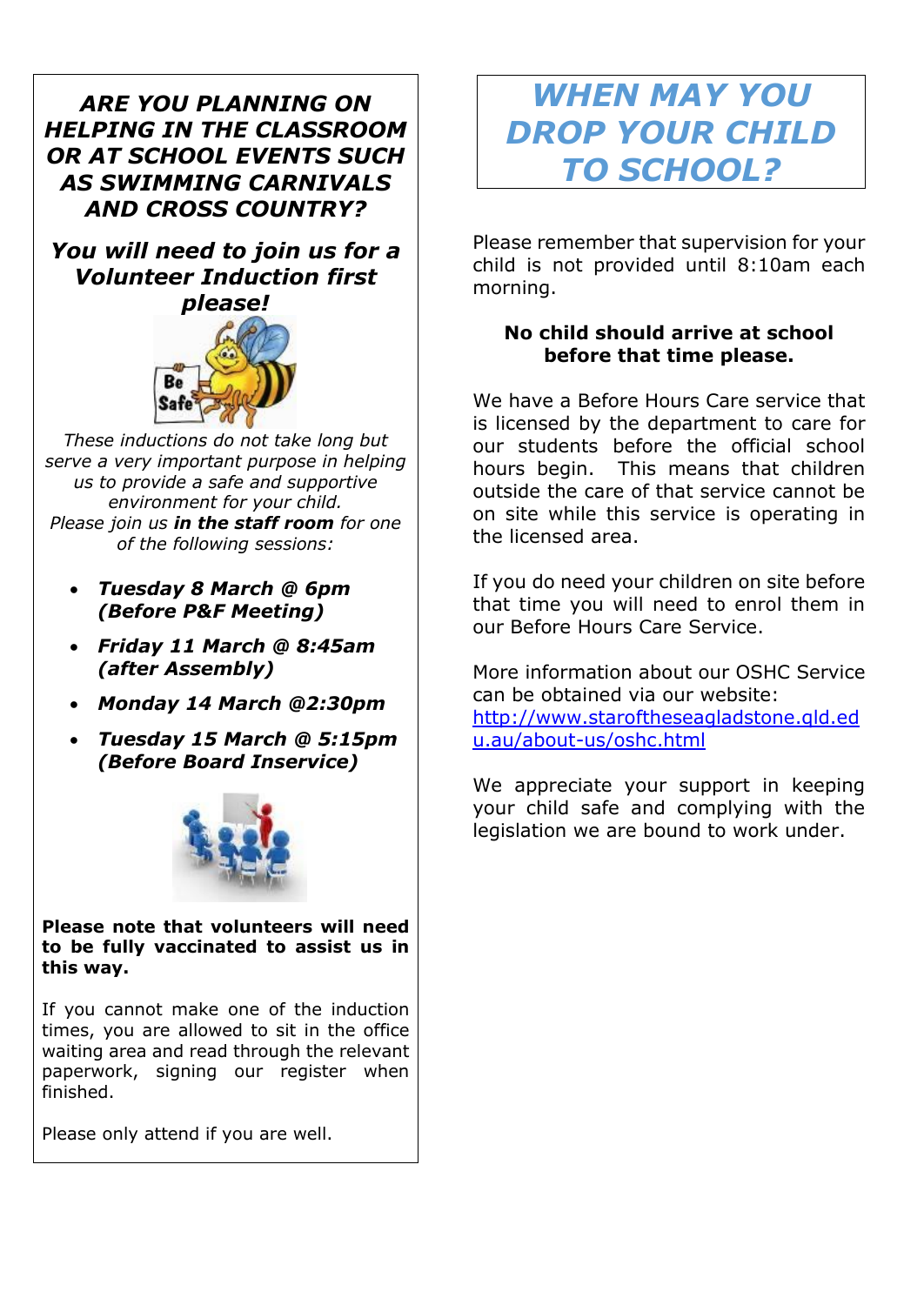

If your child is not attending school, you can call us, 24/7, to leave a message to report the absence. The **Student Absentee phone number is 4994 8301**.

As always, absences can be reported using Parent Lounge or by emailing your child's teacher (with a cc to [SOSG\\_Absentee@rok.catholic.edu.au\)](mailto:SOSG_Absentee@rok.catholic.edu.au).

This designated phone line gives you the opportunity to call the school at a time that is convenient to you.

## *Port Curtis 10-12Years AFL*

Congratulations to the following students who have been selected in the Port Curtis 10-12Years AFL team.

- Dax Andrews
- Kaelan Gott
- Layni Mallie-Roberts

The Capricornia AFL trials will be held in Rockhampton on Mackay on Tuesday 15<sup>th</sup> March. Well done to you all!!

### *Prep 2023 Enrolment Applications*

Children born between  $1<sup>st</sup>$  July 2017and 30<sup>th</sup> June 2018 are eligible to commence Prep in 2023. If you have a child eligible for Prep in 2023 please visit the school website and complete the Online Application Form.

[http://www.staroftheseagladstone.qld.edu.au/enrolme](http://www.staroftheseagladstone.qld.edu.au/enrolment/enrolment-information.html) [nt/enrolment-information.html](http://www.staroftheseagladstone.qld.edu.au/enrolment/enrolment-information.html)

**All current families with a child eligible to commence Prep 2023 are required to complete and online application form.** 



"Scientists have found that music involves the left, right, front, and back portions of the brain, which explains why people can learn and retain information more readily when it is set to music."

A warm welcome to all of our continuing and new band families!

Please check the Term 1 timetable for lesson times. Timetables were emailed to parents. Paper copies can be collected from the school office.

### **Intermediate Band is 7.45am on Tuesday mornings;**

**Beginner Band is 8.00am on Wednesday mornings.**

Places and instruments are still available for your child to learn a musical instrument and play in our school band. Students in Years 3, 4, 5 and 6 are able to learn flute, clarinet, bass clarinet, alto saxophone, tenor saxophone, oboe, tenoroon, trumpet, trombone, euphonium, or percussion. School instruments are available for hire.

If your child is interested, please pick up an information pack from the school office or contact Mrs Mallett.

*Mrs Kerrie Mallett Instrumental Music Teacher* Email: [kerriemmusic@gmail.com](mailto:kerriemmusic@gmail.com)